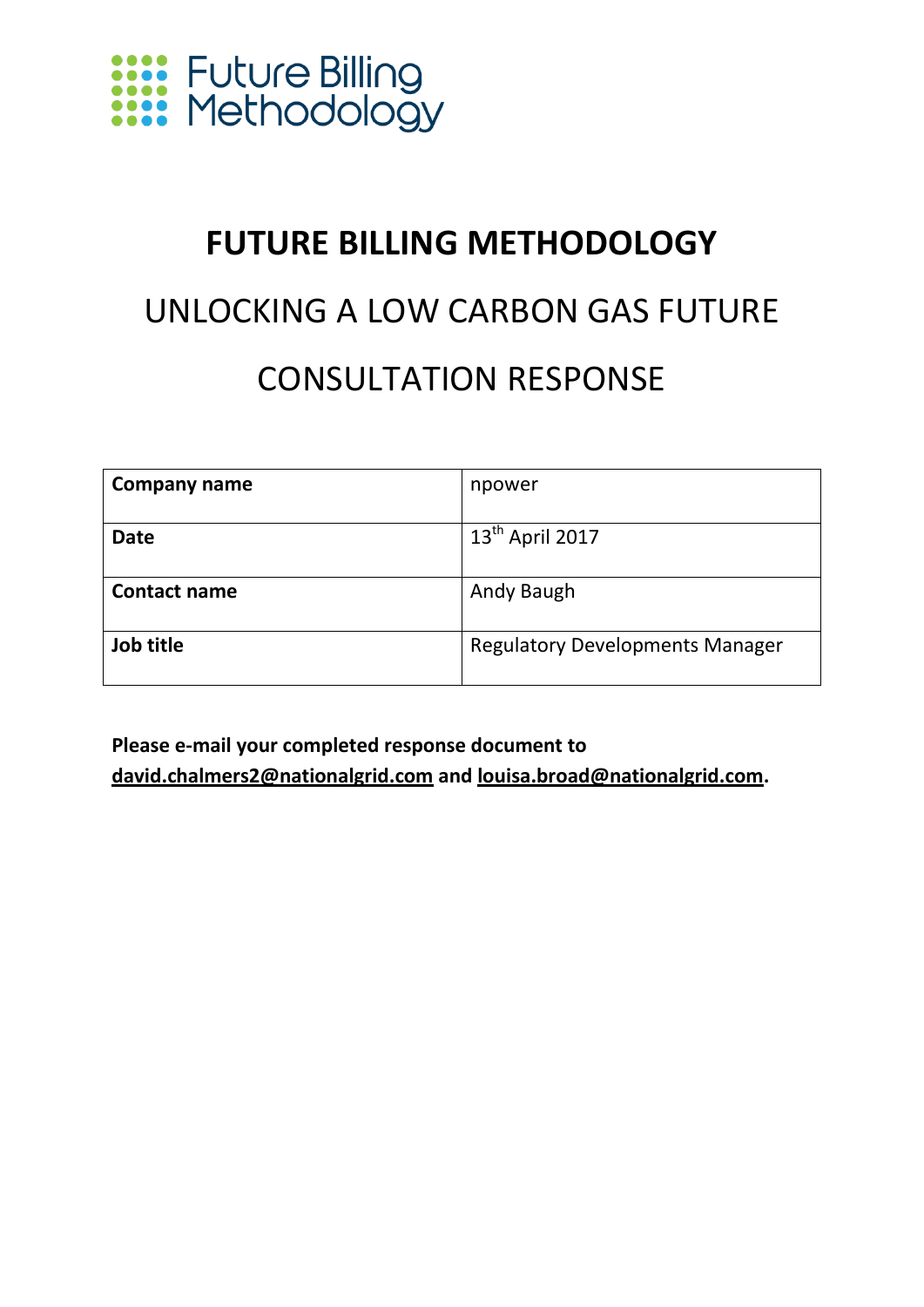

#### **Consultation question responses**

**For each of the questions below, please explain:-**

- **why you agree or disagree and;**
- **your views on what, if any, alternative changes you would consider to be appropriate.**

**Use as much space as required on the below tables.**

|                                                                                                                                                                                                                                               | 1.<br>Do you agree that the existing LDZ FWACV methodology presents a<br>barrier to a low carbon gas future and that alternative methodologies<br>should be explored? |                                        |                                                                        |           |
|-----------------------------------------------------------------------------------------------------------------------------------------------------------------------------------------------------------------------------------------------|-----------------------------------------------------------------------------------------------------------------------------------------------------------------------|----------------------------------------|------------------------------------------------------------------------|-----------|
|                                                                                                                                                                                                                                               | <b>Agree</b>                                                                                                                                                          |                                        | <b>Disagree</b>                                                        |           |
| Please treat answer as confidential (delete as<br>appropriate)                                                                                                                                                                                |                                                                                                                                                                       |                                        | <b>No</b>                                                              |           |
|                                                                                                                                                                                                                                               | <b>Reasoning</b>                                                                                                                                                      |                                        |                                                                        |           |
| We agree alternative models should be explored to seek out more efficient, environmentally<br>conscious and cost effective processes. However, we must also ensure CV quality isn't compromised<br>and remains within statutory requirements. |                                                                                                                                                                       |                                        |                                                                        |           |
|                                                                                                                                                                                                                                               |                                                                                                                                                                       | Indicative cost impact (if applicable) |                                                                        |           |
| Due to short timescale of the consultation it has not been possible to conduct a cost impact<br>assessment.                                                                                                                                   |                                                                                                                                                                       |                                        |                                                                        |           |
| 2.                                                                                                                                                                                                                                            |                                                                                                                                                                       |                                        | Do you agree that the Future Billing Methodology Project could provide |           |
|                                                                                                                                                                                                                                               | the basis to deliver an economical and sustainable pathway to<br>decarbonising heat for 2030 and 2050?                                                                |                                        |                                                                        |           |
|                                                                                                                                                                                                                                               | <b>Agree</b>                                                                                                                                                          |                                        | <b>Disagree</b>                                                        |           |
|                                                                                                                                                                                                                                               |                                                                                                                                                                       |                                        | Please treat answer as confidential (delete as<br>appropriate)         | <b>No</b> |
|                                                                                                                                                                                                                                               | <b>Reasoning</b>                                                                                                                                                      |                                        |                                                                        |           |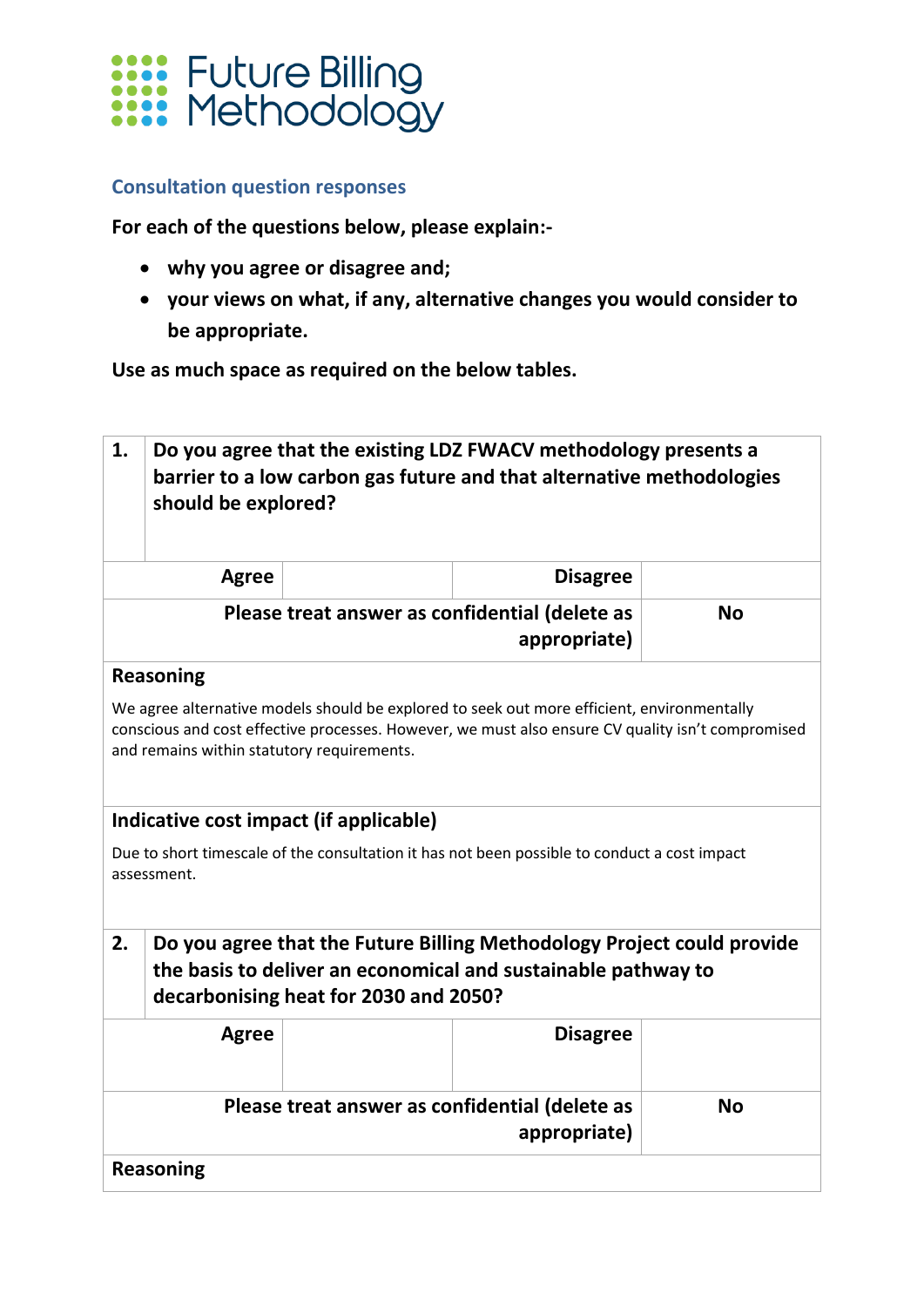

At this early stage it is difficult to give a firm view on whether this project will deliver an economical and sustainable pathway to decarbonising heat. This should be possible following a thorough impact assessment and learnings from the trials.

To meet carbon targets there will need to be a range of pathways to heat decarbonisation, so again, we agree alternative models should be assessed.

#### **Indicative cost impact (if applicable)**

Due to short timescale of the consultation it has not been possible to conduct a cost impact assessment.

#### **3. Do you agree that the proposed Measurement and Validation Field Trials could provide an understanding of the modelled zones of influence of LDZ-embedded gas entry points?**

|                                                                                                             | Agree |                                        | <b>Disagree</b>                                                |           |
|-------------------------------------------------------------------------------------------------------------|-------|----------------------------------------|----------------------------------------------------------------|-----------|
|                                                                                                             |       |                                        | Please treat answer as confidential (delete as<br>appropriate) | <b>No</b> |
| <b>Reasoning</b>                                                                                            |       |                                        |                                                                |           |
|                                                                                                             |       | Indicative cost impact (if applicable) |                                                                |           |
| Due to short timescale of the consultation it has not been possible to conduct a cost impact<br>assessment. |       |                                        |                                                                |           |

| 4. | If your answer to Q2 and or Q3 was "Disagree", what alternative or<br>modified approach would you like to see considered? |                                                                |           |  |
|----|---------------------------------------------------------------------------------------------------------------------------|----------------------------------------------------------------|-----------|--|
|    | Agree                                                                                                                     | <b>Disagree</b>                                                |           |  |
|    |                                                                                                                           | Please treat answer as confidential (delete as<br>appropriate) | <b>No</b> |  |
|    | <b>Response</b>                                                                                                           |                                                                |           |  |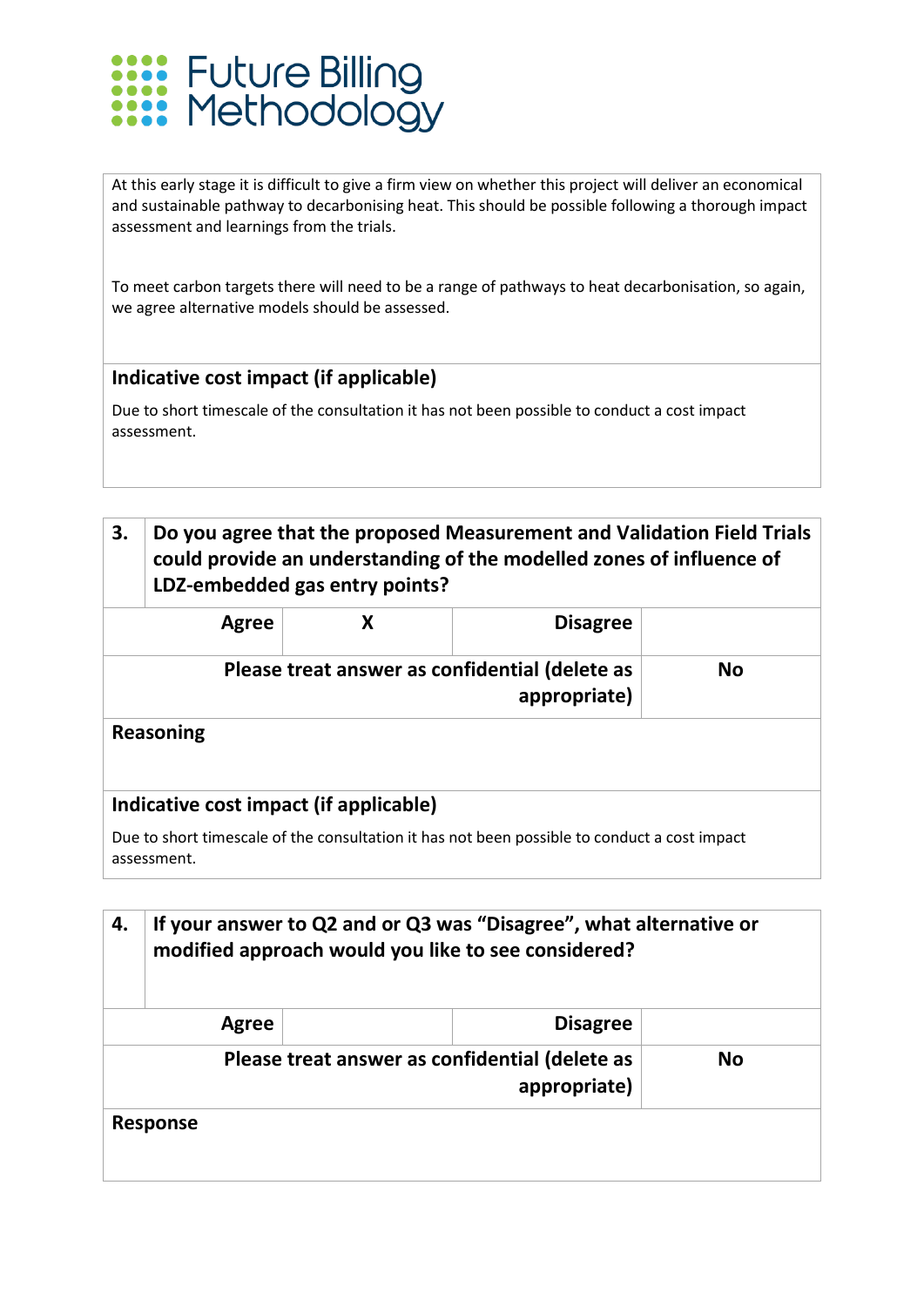# **XXXX** Future Billing<br>XXXX Methodology

#### **Indicative cost impact (if applicable)**

Due to short timescale of the consultation it has not been possible to conduct a cost impact assessment.

#### **5. What factors and impacts would you like to see considered through the Future Billing Methodology Project?**

#### **Please treat answer as confidential (delete as appropriate)**

**No**

The main consideration should be a thorough end to end impact assessment including cost benefit analysis.

As a retail supplier we strongly feel the project must include impacts on supplier systems, processes and end consumers. The proposals will have significant impact on supplier processes, mainly data capture, data transfer, data storage, billing systems and billing processes.

The smart trial proposal implies to send the CV figure to the meter, whereas currently suppliers receive a daily datafile from National Grid containing the CV figure. This would mean suppliers having to capture the CV figure from the meter each time a consumption reading is obtained and then process it through the billing systems. Again this would have significant impacts, even more so when considering prepayment meters and the smart meter display.

As well as domestic consumers, we feel the project should also identify impacts on the non-domestic market and how the proposals would affect AMR meters and end consumers. The proposals would have similar impact to non-domestic billing systems and data processes as mentioned above.

CV quality should naturally be a key measure of the project, including impacts should CV quality deteriorate. For instance would consumers have to use more volume to meet the same KWH amount and could the network handle this on a mass scale? The capping mechanism is in place to prevent erroneous CV amounts entering the system, therefore, we feel the project should cover risk to the capping mechanism and what measures will be in place to cover lower CV zones.

A further suggested consideration is the transition to the proposed new zones (e.g. how would they cut over to the new method, would back billing be required etc)

#### **6. If implemented, how would the suggested changes to the existing LDZ FWACV billing regime benefit your company/organisation, e.g. what savings would the changes bring?**

**Please treat answer as confidential (delete as No**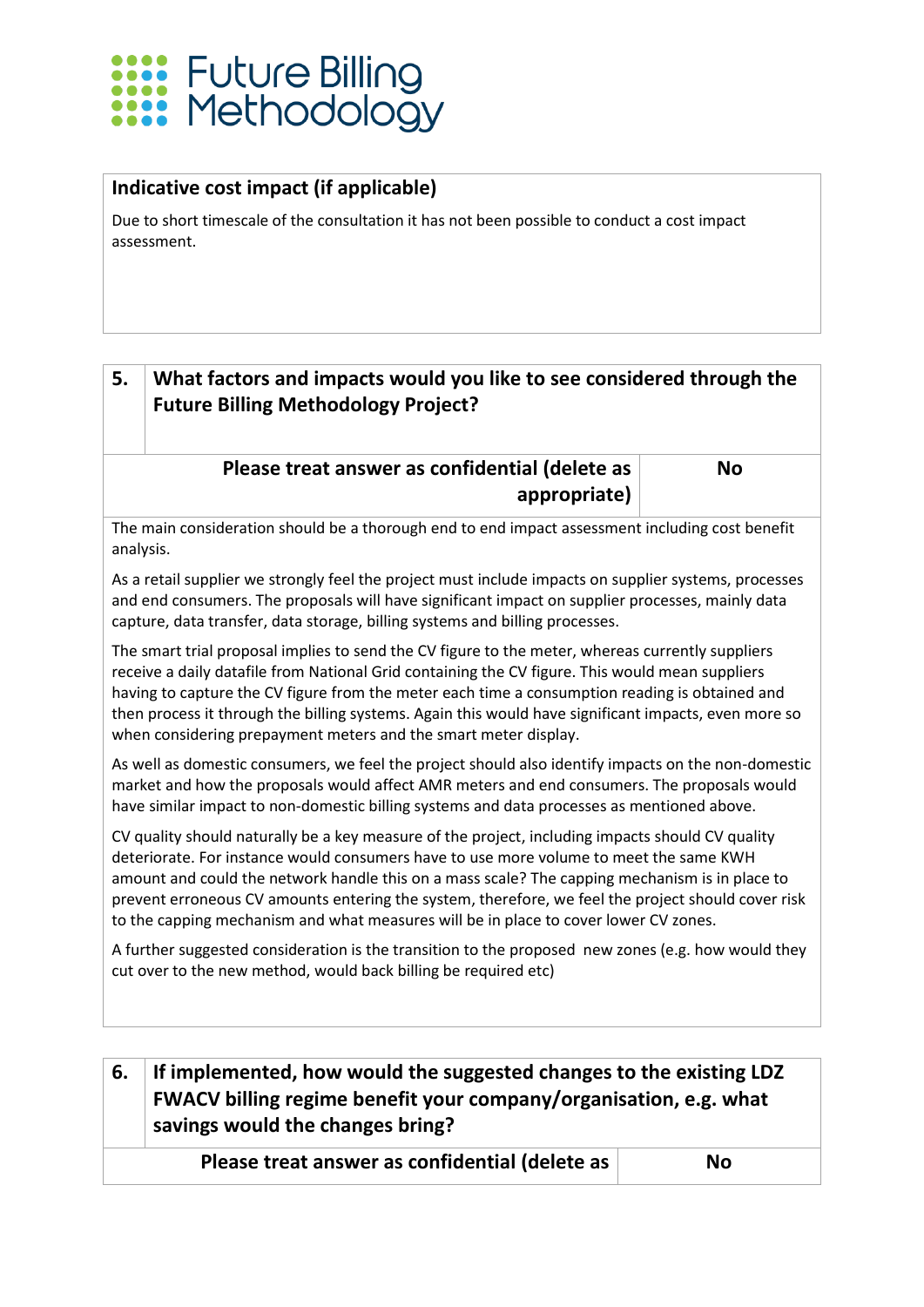

| appropriate)                                                                                                                                                                                                                                |  |  |
|---------------------------------------------------------------------------------------------------------------------------------------------------------------------------------------------------------------------------------------------|--|--|
| Reasoning                                                                                                                                                                                                                                   |  |  |
| The proposals may provide slightly better billing accuracy and transparency but at this stage we<br>cannot foresee any savings. The proposals would, however, have significant impact on supplier<br>billing processes and billing systems. |  |  |
| A though impact/cost-benefit analysis would provide a clear view but at this stage we assume costs<br>would vastly outweigh any savings.                                                                                                    |  |  |
| Indicative cost impact (if applicable)                                                                                                                                                                                                      |  |  |
| Due to short timescale of the consultation it has not been possible to conduct a cost impact<br>assessment.                                                                                                                                 |  |  |

| 7. | Do you envisage any legal or regulatory issues arising if any of the Future<br>Billing Methodology options were to be implemented? |           |  |
|----|------------------------------------------------------------------------------------------------------------------------------------|-----------|--|
|    | Please treat answer as confidential (delete as<br>appropriate)                                                                     | <b>No</b> |  |
|    | Reasoning                                                                                                                          |           |  |
|    | There will be issues if the CV quality falls below minimum statutory requirements.                                                 |           |  |
|    | We also need to consider regulatory requirements surrounding charging, billing and bill presentation<br>to customers.              |           |  |
|    | Indicative cost impact (if applicable)                                                                                             |           |  |
|    | Due to short timescale of the consultation it has not been possible to conduct a cost impact                                       |           |  |

assessment.

#### **8. Do you have any other comments on the Future Billing Methodology Project? (e.g. issues not covered in this document)**